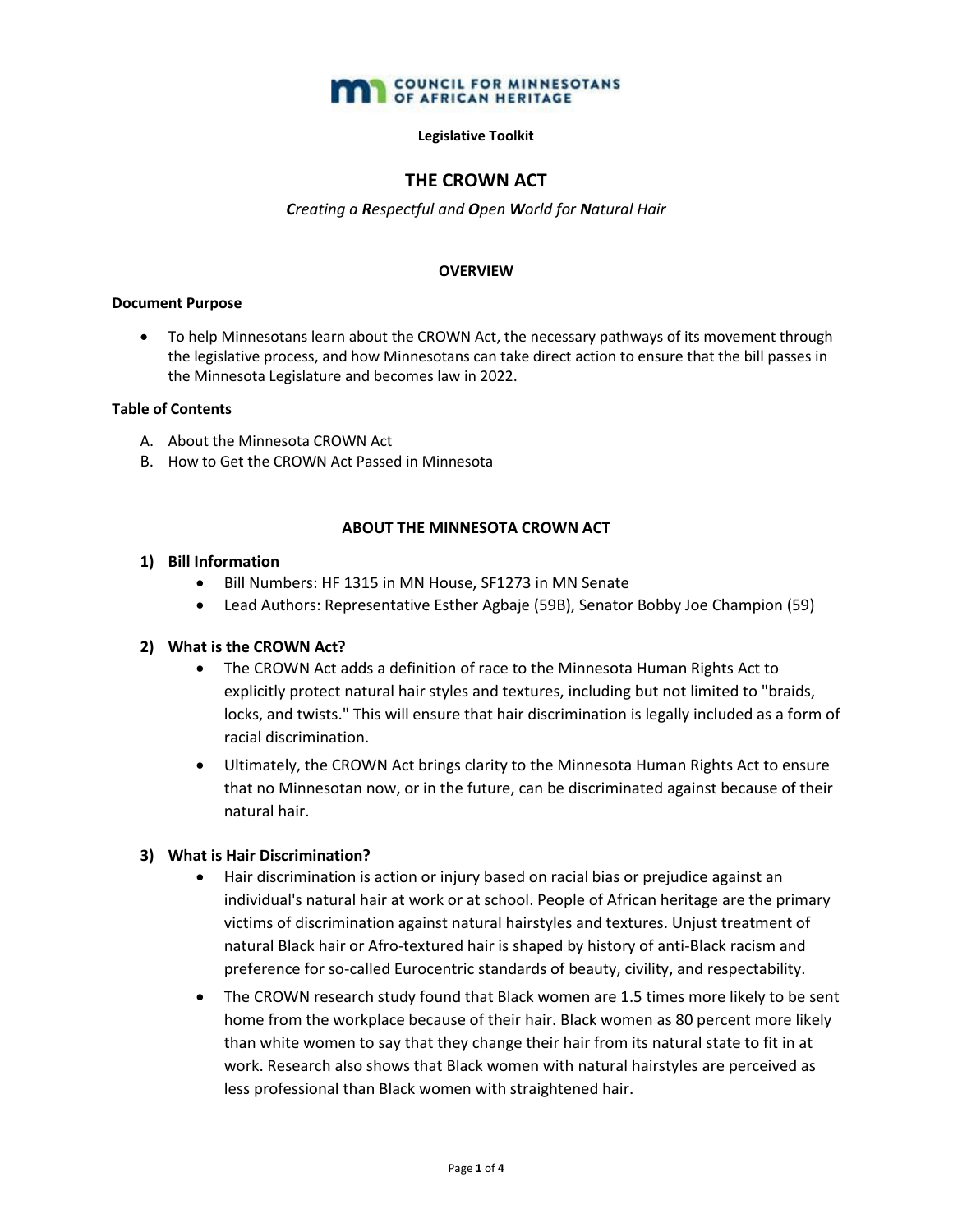# **COUNCIL FOR MINNESOTANS**

### **Legislative Toolkit**

## **4) Why Should Minnesota Pass the CROWN Act?**

- Racial discrimination against Black natural hair harms the African heritage community and hinders the overall potential and productivity of the Minnesotan economy.
- Passing the CROWN Act is an important step toward eradicating racial prejudice and stigma regarding Black natural hair in Minnesota.
- Fourteen U.S. states have passed provisions related to the CROW Act and, therefore, protect against race-based hair discrimination. The CROWN Act passed in the Minnesota House of Representative in 2020 but did not become state law. Now is the time to pass the bill and make it law.

## **5) What is Protected and Not Protected by the CROWN Act?**

- The CROWN Act **only protects Minnesotans against hair discrimination.**
- The CROWN Act **does not** provide legal protections for any differential treatment due to aspects such as tattoos, piercings, or hair colorings.

# **HOW TO GET THE CROWN ACT PASSED IN MINNESOTA**

## **I) CROWN Act's Pathway(s) in Minnesota's Legislative Process**

- **a.** A "hearing" in the Minnesota House Judiciary Committee
	- **i.** The purpose of this hearing will be to vet the bill in front of legislators and allow the public to testify in support of the bill.
	- **ii.** The CROWN Act will be heard 02/01/2022 or 02/03/2022.
- **b.** After the bill is heard and passed out of the Judiciary Committee, it will be sent to the "House Floor" so the full House of Representatives can vote on the bill.
	- **i.** A majority of Representatives must vote in favor of the bill for it to pass on House Floor. Once it is passed, it will be sent to the Senate.
- **c.** If the Senate does not vote on the bill, which is likely in this scenario, the House will likely include the CROWN Act in an "omnibus bill" at the end of the legislative session.
	- **i.** This means that the CROWN Act would be one provision within a much larger bill. Legislators use the "omnibus bill" strategy as an efficient way to pass multiple policies at one time. However, legislators negotiate a lot of what ultimately is included or not included in an "omnibus bill".
	- **ii.** To ensure the CROWN Act is included in an omnibus bill at the end of session, supporters of the CROWN Act will need to contact their legislators to show strong community support for the proposal.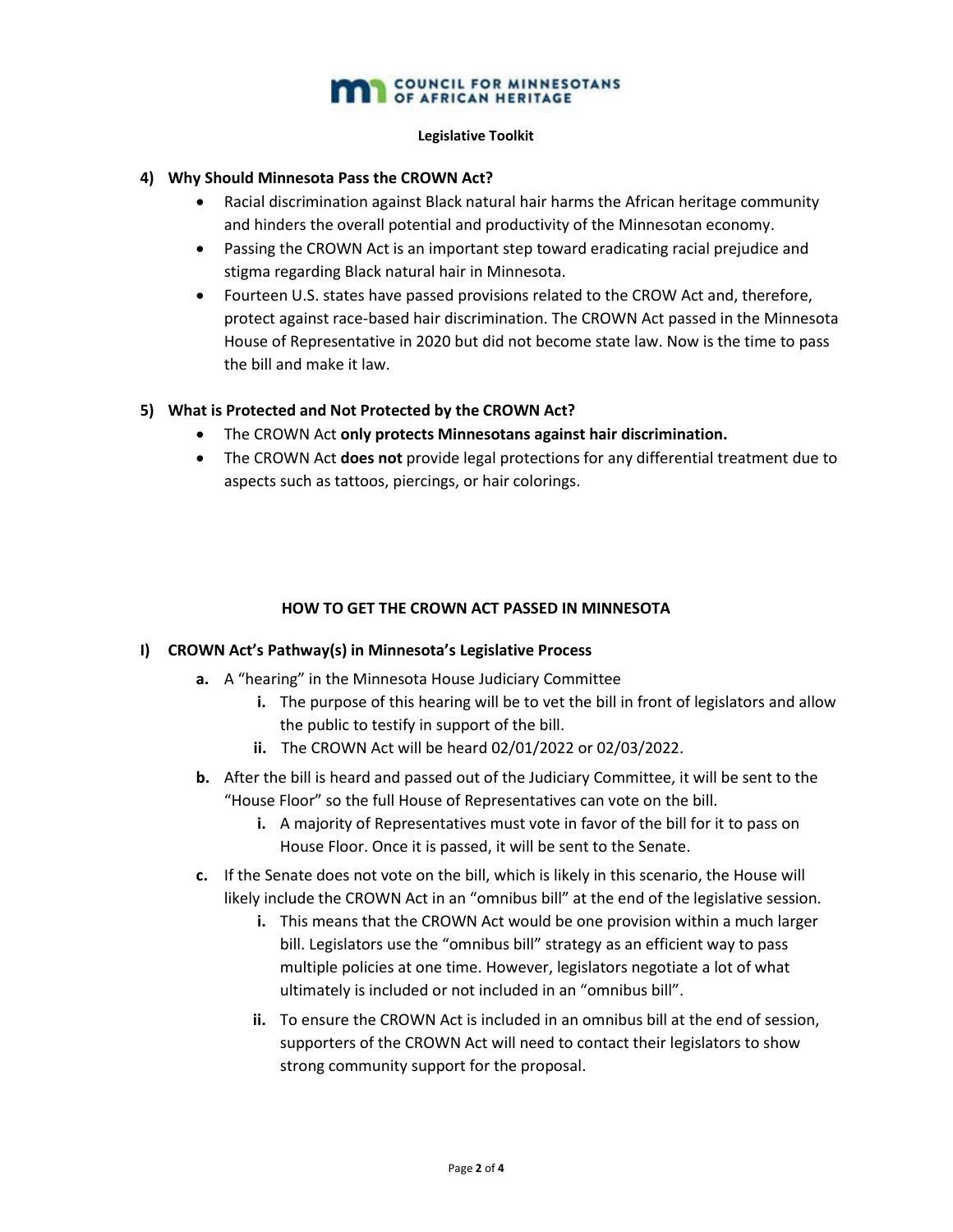# **COUNCIL FOR MINNESOTANS**

### **Legislative Toolkit**

## **II) Please Take Action to Support the CROWN Act**

- **a.** Contact Your Legislators
	- **i.** You can contact your legislators to ask them to support the CROWN Act by emailing them or calling their office. **When you are contacting them, make sure you include that you are one of their constituents.** They will take your outreach to them more seriously then. **Also, copy their legislative assistants in your email correspondences.**
	- **ii.** You can find your legislator and their contact info here: <https://www.gis.lcc.mn.gov/iMaps/districts/>
- **b.** Contact House and Senate Leaders and Judiciary Committee Members
	- **i.** In addition to contacting your own legislator, you can also contact key legislators that will have influence over the outcomes of the CROWN Act. You should employ similar tactics with this type of outreach, by giving a short, clear, and concise email or voice message about why you want them to support the CROWN Act.
	- **ii. House Legislators:<https://www.house.leg.state.mn.us/members/list>**
		- **1.** Speaker of the House, Representative Mellissa Hortman
		- **2.** Majority Leader, Representative Ryan Winkler
		- **3.** Chair of the Judiciary Committee, Representative Jamie Becker-Finn
		- **4.** Chair of the "People of Color and Indigenous Caucus", Representative Samantha Vang
		- **5.** Member of the Judiciary Committee, Representative Cedrick Frazier
		- **6.** Member of the Judiciary Committee, Representative Athena Hollins
	- **iii. Senate Legislators: [https://www.senate.mn/members?id=alphabetical](https://gcc02.safelinks.protection.outlook.com/?url=https%3A%2F%2Fwww.senate.mn%2Fmembers%3Fid%3Dalphabetical&data=04%7C01%7CTheo.Rose%40state.mn.us%7C3437a9d5bf0241305f4308d9dd104093%7Ceb14b04624c445198f26b89c2159828c%7C0%7C0%7C637783884128665861%7CUnknown%7CTWFpbGZsb3d8eyJWIjoiMC4wLjAwMDAiLCJQIjoiV2luMzIiLCJBTiI6Ik1haWwiLCJXVCI6Mn0%3D%7C3000&sdata=8Nvtzf5ke7owgTaaG7CvkXfgNltJ%2FMSefCkgfRZv0HU%3D&reserved=0)**
		- **1.** Majority Leader, Senator Jeremy Miller
		- **2.** Chair of the Judiciary Committee, Senator Warren Limmer
		- **3.** Member of the Judiciary Committee, Senator Andrew Mathews
		- **4.** Member of the Judiciary Committee, Senator Ron Latz
- **c.** Watch the Virtual Public Hearing
	- **i.** The CROWN Act will be heard in the House Judiciary Committee on either 02/01/2022 or 02/03/2022 between 8:30am-10:00am. The Committee hearing will be conducted over Zoom (due to COVID safety precautions). **Individuals registered to testify will be allowed to log into the "hearing room." Everyone else can watch or listen to the the hearing via livestream.**
	- ii. You can also support the public hearing are by amplifying public testimony or the hearing itself on Twitter. You can use the hashtag #mnleg. A lot of legislators and public officials track #mnleg on Twitter.